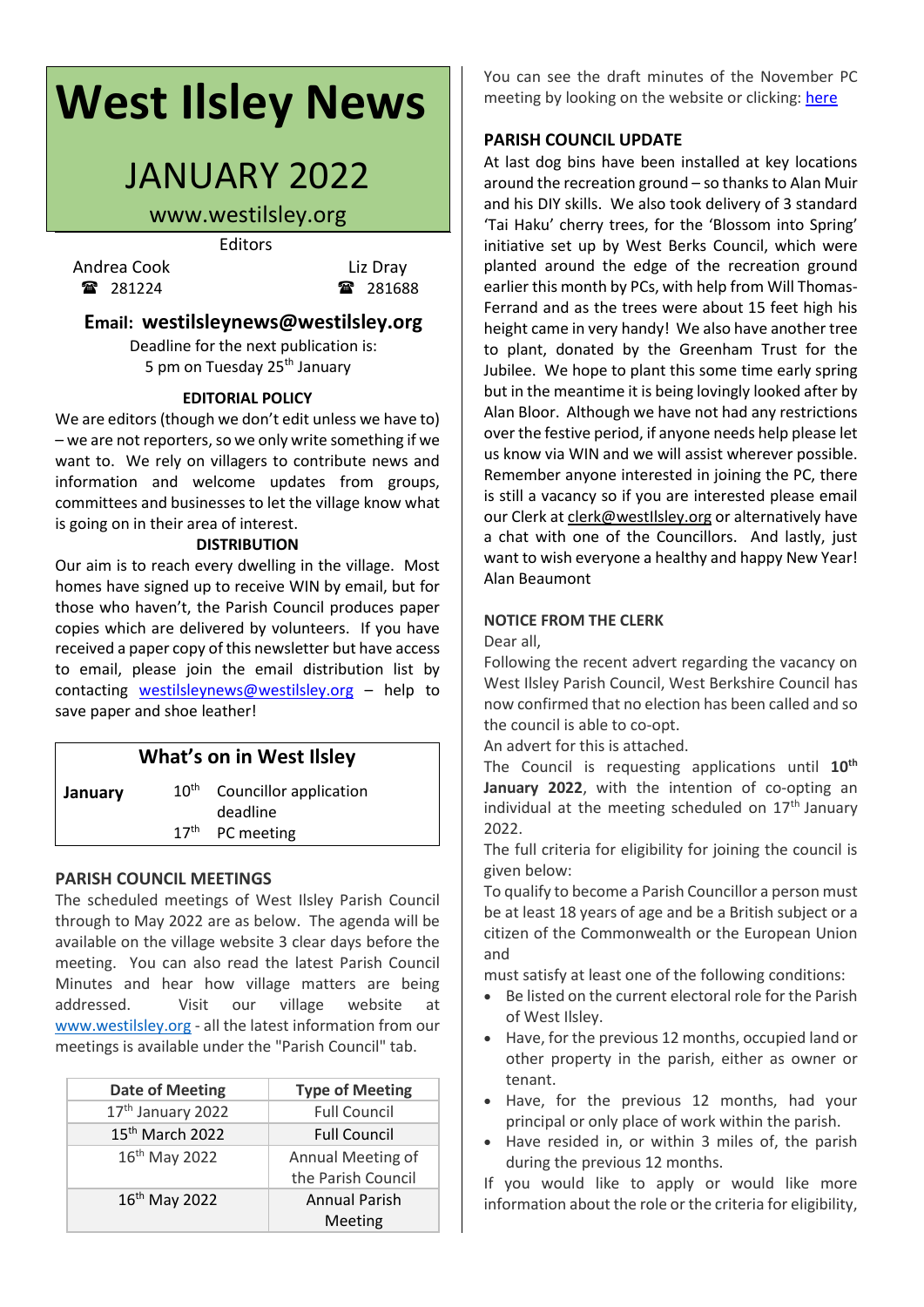please do not hesitate to contact me at [Clerk@WestIlsley.org.](mailto:Clerk@WestIlsley.org)

Kind regards,

#### *Sarah*

Dr. Sarah Marshman PSLCC

Parish Clerk and Responsible Finance Officer West Ilsley Parish Council Correspondence address: Wilkins Centre, Burrell Road, Compton, Newbury, RG20 6NP

# **West Ilsley Parish Council Parish Councillor** Vacancy

#### **ALL SAINTS' CHURCH**

A Happy New Year to you all!

at 9.30am

Sunday 2<sup>nd</sup> January Family Service at 11am Sunday 9th January Holy Communion at 8.30am Sunday 16th January Family Communion at 9.30am Sunday 23rd January *No service in All Saints'* Sunday 30th January United Benefice Communion

Please look on the notice board in the lychgate or on the East Downland website:

[https://www.eastdownland.org.uk/news-and](https://www.eastdownland.org.uk/news-and-notices/this-week)[notices/this-week](https://www.eastdownland.org.uk/news-and-notices/this-week) for other services in the benefice

during January. With the onset of yet another, faster spreading variant, life is rather unpredictable at the moment, but hopefully, we will be able to continue holding services in church. It is now a legal requirement to wear a face

mask in church unless you are legally exempt. Please also continue to use the hand sanitiser provided.

#### **Carol Service**

Once again this was held in the churchyard just before Christmas, when around 50 villagers braved the cold and sang as loudly as masks permitted. The service was, by necessity, somewhat shortened again this year, but many thanks to those who kindly agreed to deliver the readings and to Revd Dales who confidently led the singing. The collection of £200 has been sent to Berkshire Women's Aid.

#### **Christmas Greetings**

Thank you all for the very generous donations of £570 given with the Christmas greetings and of course thank you to Andrea and Liz for kindly donating them to All Saints' Church.

#### **Christmas Bingo**

Thanks go to Tony and his team for the kind donation of £30 from the Christmas Family Bingo.

#### **Private Prayer**

All Saints' will continue to open on Saturdays and Sundays for private prayer between 9.30am and sunset.

#### **Pastoral**

If you would like prayer (or other support) for you or someone else, please get in touch. We are happy to be contacted by phone or email using the details of contacts shown below.

If anyone needs help or would just like to chat, do contact the wardens or clergy who will do their best to help.

#### **Contacts:**

**Churchwardens:** Ian – 01635 281625; Alexandra – 01635 281306

**Rector:** Revd John Toogood – 01635 247566 or 07748 822336 - [edownlandrector@gmail.com](mailto:edownlandrector@gmail.com)

**Associate Priest:** Revd Douglas Dales – 01635 247404 – [revdjdales@gmail.com](mailto:revdjdales@gmail.com)

**Associate Priest:** Revd William McDowell – [rev.w.mcdowell@gmail.com](mailto:rev.w.mcdowell@gmail.com)

**East Downland Benefice Office:** 07957 458107 [eastdownland@btinternet.com](mailto:eastdownland@btinternet.com) - Usually manned on Thursday & Friday mornings between 9am and 1pm. Kay and Ian Fewtrell-Smith



### **Autumn Group** incorporating the **Hobbies Club**

The Autumn Group caters in the main for the over 45's from Compton, East and West Ilsley and importantly from all the surrounding villages. We hold weekly meetings and activities in the Wilkins Centre, Compton on a Tuesday between 1pm and 4pm. Although some of our meetings involve trips/visits such as a barge trip on the local canal.

The afternoon revolves around pleasant company, tea, cakes and a general chat. We often have speakers and entertainment at our sessions. The highlight of our year is the annual Christmas Day Lunch where we organise and run the event for anyone that is alone on that special day. On most Mondays we run our Hobbies Club between 1pm and 4pm where members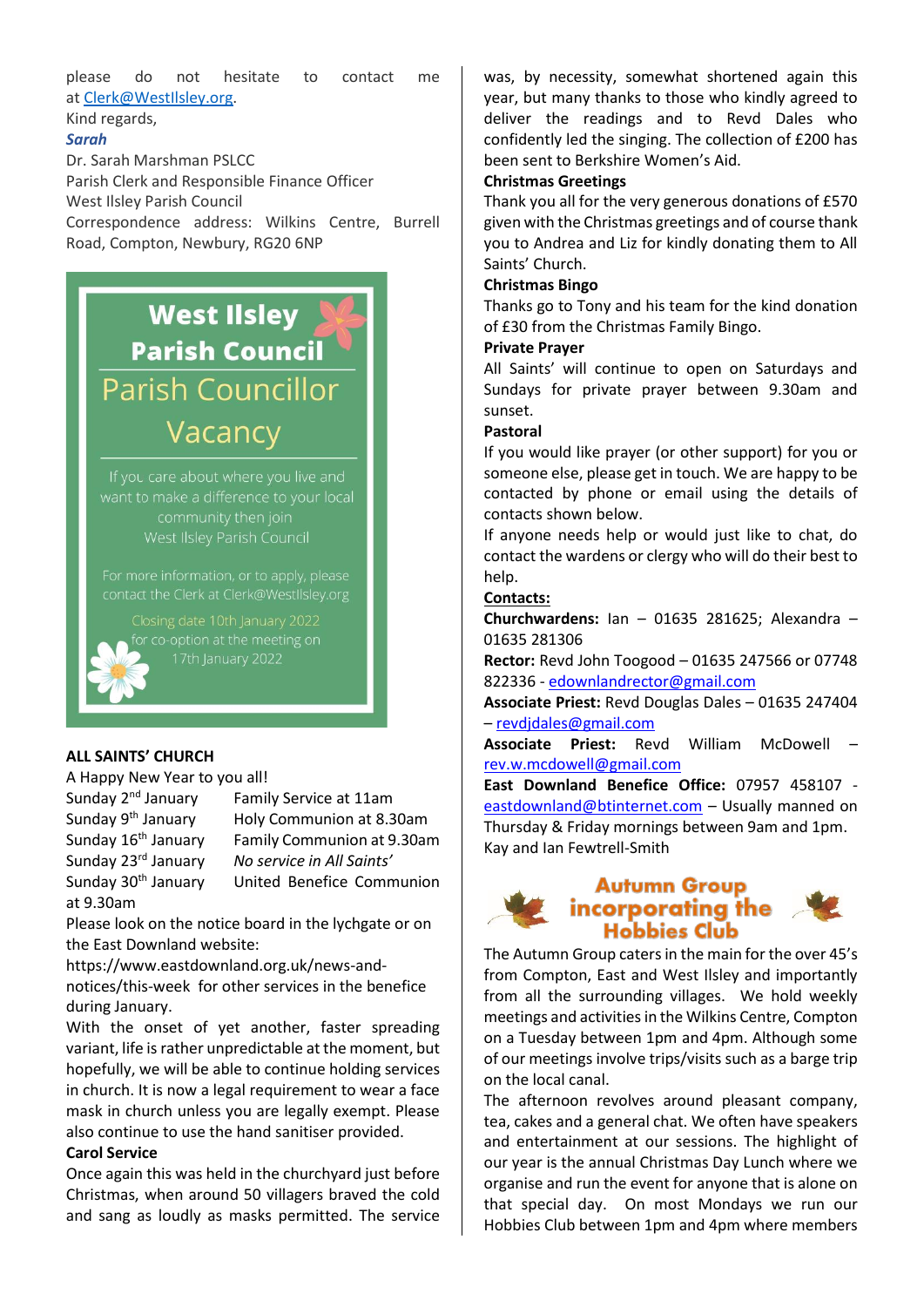are encouraged to attend to demonstrate and learn new skills. Of particular success, is the art lessons run by Mary Anne Stephens who has given our members skills they could have only dreamt of. Recently we have taught ourselves flower arranging, wreath making and bottle painting. All this for £10 per year and a small admission fee.

**Contact Details.**Patricia Burnett, email [patriciaburnett1@aol.com](mailto:patriciaburnett1@aol.com) 

Tel 07786856440



your class or if you have any questions.

# **Autumn Group**<br>**incorporating the Hobbies Club**

Looking back over what can only be described as a most difficult year we managed to get back to some sense of normality in the last quarter with some terrific speakers.

• We learned about the tremendous amount of work put in by the volunteering team in Compton supporting their residents during the height of the pandemic and lockdown, surely replicated in other communities.

• A fascinating afternoon listening about life and the dangers of living in the Antarctic as part of the project team moving the Halley Research Station.

• Looking after our feet, what a complicated part of our body they are.

• The proper way to use the Lateral Flow Test Kits.

• Then we had a panic where a speaker could not make it at the last minute, so we did a round robin to find out what our members had done with their lives. Most interesting  $\odot$ . Even the one that was "volunteered" to join West Ilsley Cricket Club as a casual umpire and now looks after the development of all recreational umpires in the South-Central Region of England.

• Finally, we must not forget our Christmas Lunches. We organised two for ourselves, the first we cooked in the Centre's kitchen and the second was where everyone was asked to bring something.

MOST IMPORTANTLY we managed to organise our Christmas Day Lunch for all those who had nowhere to go on the day. Unfortunately, we felt we could not supply transport but still people turned up. We really MUST thank ALL those who VOLUNTEERED to help whether it was with raising money, in the kitchen, supplying food or the wonderful group of children that came.

We are now planning for the new year and already have a few items in the pipeline which will be announced very shortly. For all our members we will run a "jigsaw library" where we have a stock that they can borrow a puzzle from. This library will be open during normal club hours on a Tuesday. With the Hobbies Club restart we have introduced some new activities that our members can try their hands on. Wreath making and Flower arranging were understandably popular as was bottle painting – strange how something so simple produced such well received Christmas gifts. We even managed to run a small Whist "Drive". It is important to note that we try to do what the members want.

**Contact Details.**Patricia Burnett, email [patriciaburnett1@aol.com](mailto:patriciaburnett1@aol.com) 

Tel 07786856440

### **CHRISTMAS FAMILY BINGO**

I would like to say a big thank you to all the people who came along to play at the Christmas Family Prize Bingo at the Village Hall on the 10th of December, and to all those who generously gave lots of raffle prizes. Everyone seemed to have a good time, and as a result I was able to make donations to the following groups; The Downland Volunteer Group, Friends of Ilsley Primary School, Ilsley Under 5's and All Saints Church. I hope that more of you will come to the next Family Prize Bingo enabling me to continue to donate funds to our Village organisations. Thank You. Tony Elliott